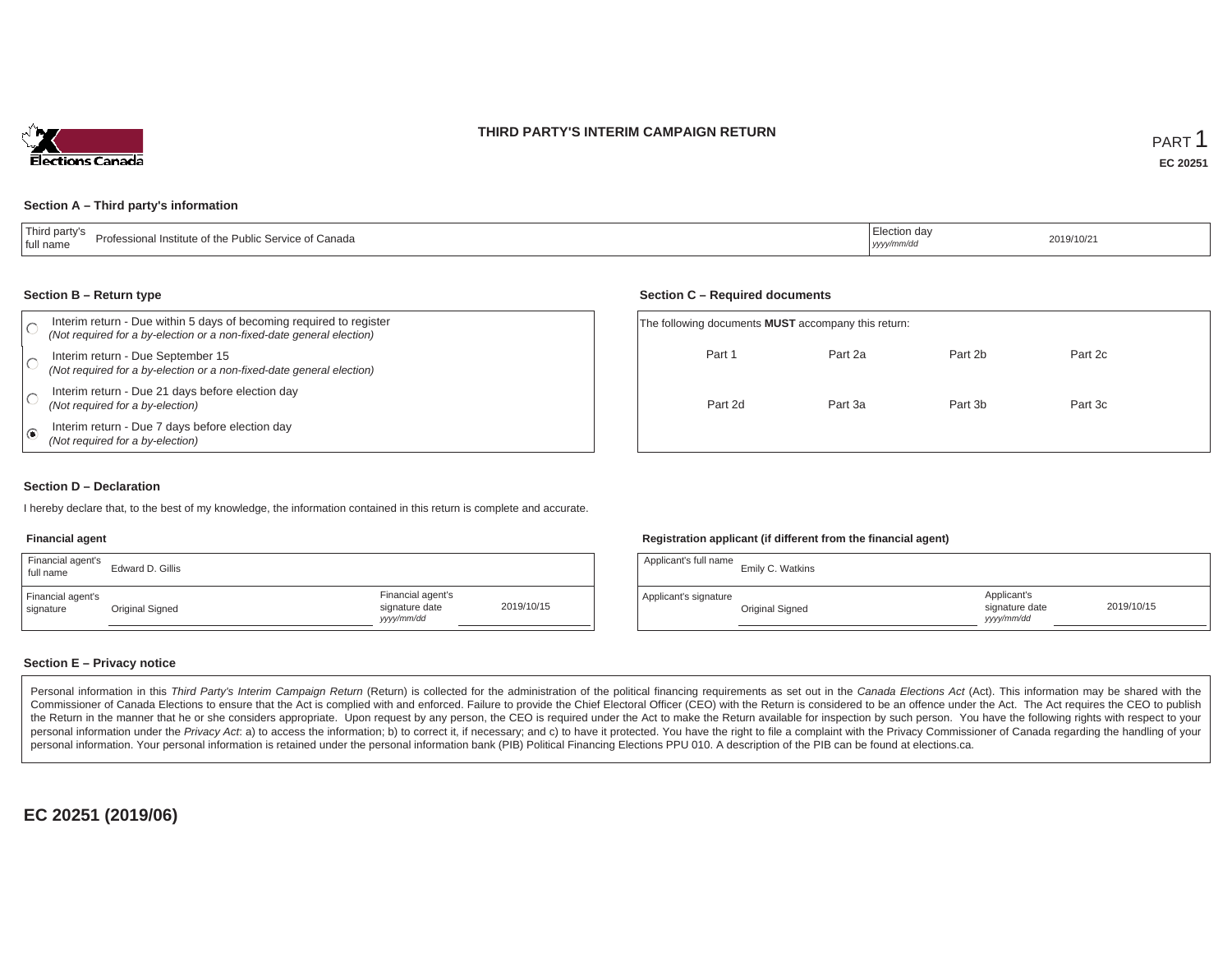

## **THIRD PARTY'S INTERIM CAMPAIGN RETURN THIRD PARTY'S INTERIM CAMPAIGN RETURN<br>Statement of monetary contributions received PART 2a**

| No.<br>Full name | <b>Street</b><br>no. | <b>Street</b> | Apt. | City | Prov./<br>Terr. | Postal<br>code | Date<br>received<br>yyyy/mm/dd                                                    | Individual | Business /<br>Commercial<br>organization | Government | Trade union | Corporation | Unincorporated<br>without share<br>capital dissociation or<br>association |
|------------------|----------------------|---------------|------|------|-----------------|----------------|-----------------------------------------------------------------------------------|------------|------------------------------------------|------------|-------------|-------------|---------------------------------------------------------------------------|
|                  |                      |               |      |      |                 |                |                                                                                   | \$         | \$                                       | \$         | $\sqrt{2}$  | \$          | \$                                                                        |
|                  |                      |               |      |      |                 |                |                                                                                   |            |                                          |            |             |             |                                                                           |
|                  |                      |               |      |      |                 |                |                                                                                   |            |                                          |            |             |             |                                                                           |
|                  |                      |               |      |      |                 |                |                                                                                   |            |                                          |            |             |             |                                                                           |
|                  |                      |               |      |      |                 |                |                                                                                   |            |                                          |            |             |             |                                                                           |
|                  |                      |               |      |      |                 |                |                                                                                   |            |                                          |            |             |             |                                                                           |
|                  |                      |               |      |      |                 |                |                                                                                   |            |                                          |            |             |             |                                                                           |
|                  |                      |               |      |      |                 |                |                                                                                   |            |                                          |            |             |             |                                                                           |
|                  |                      |               |      |      |                 |                |                                                                                   |            |                                          |            |             |             |                                                                           |
|                  |                      |               |      |      |                 |                |                                                                                   |            |                                          |            |             |             |                                                                           |
|                  |                      |               |      |      |                 |                |                                                                                   |            |                                          |            |             |             |                                                                           |
|                  |                      |               |      |      |                 |                |                                                                                   |            |                                          |            |             |             |                                                                           |
|                  |                      |               |      |      |                 |                |                                                                                   |            |                                          |            |             |             |                                                                           |
|                  |                      |               |      |      |                 |                |                                                                                   |            |                                          |            |             |             |                                                                           |
|                  |                      |               |      |      |                 |                |                                                                                   |            |                                          |            |             |             |                                                                           |
|                  |                      |               |      |      |                 |                | Totals carried forward from previous page \$                                      |            |                                          |            |             |             |                                                                           |
|                  |                      |               |      |      |                 |                | Total amount of monetary contributions by contributors who gave over \$200 (A)    |            |                                          |            |             |             |                                                                           |
|                  |                      |               |      |      |                 |                | Number of contributors who gave over \$200                                        |            |                                          |            |             |             |                                                                           |
|                  |                      |               |      |      |                 |                | Total amount of monetary contributions by contributors who gave \$200 or less (B) |            |                                          |            |             |             |                                                                           |
|                  |                      |               |      |      |                 |                | Number of contributors who gave \$200 or less                                     |            |                                          |            |             |             |                                                                           |
|                  |                      |               |      |      |                 |                | Total amount of all monetary contributions (A+B)                                  |            |                                          |            |             |             |                                                                           |
|                  |                      |               |      |      |                 |                | Number of contributors who gave monetary contributions                            |            |                                          |            |             |             |                                                                           |
|                  |                      |               |      |      |                 |                |                                                                                   |            |                                          |            |             |             |                                                                           |

| Third<br><sup>:</sup> Canada<br>of the Public Service of<br>nstitute of<br>.onal<br>.ules<br>  party | /10/2<br>,,,,, | Page |
|------------------------------------------------------------------------------------------------------|----------------|------|
|------------------------------------------------------------------------------------------------------|----------------|------|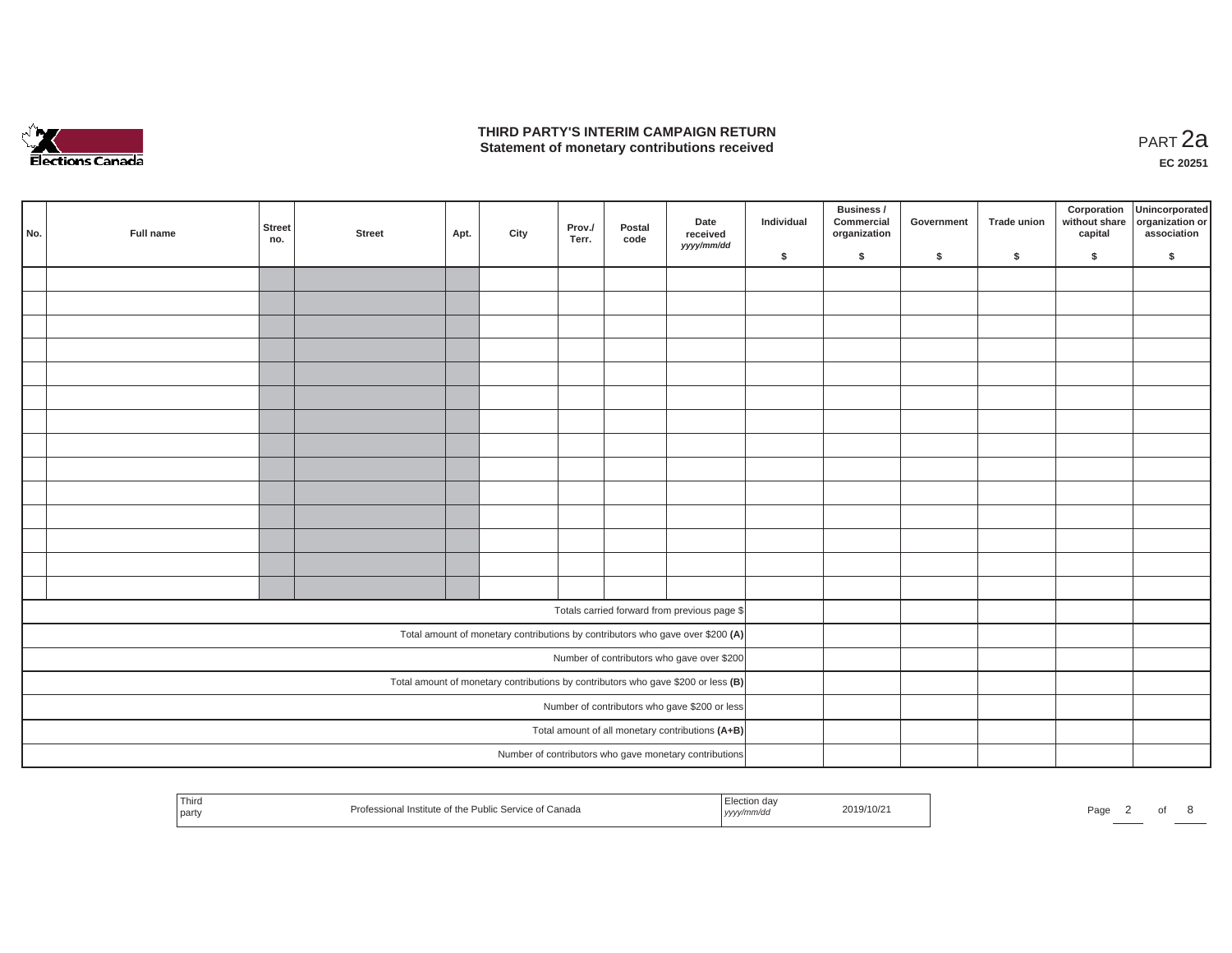

## **THIRD PARTY'S INTERIM CAMPAIGN RETURN**  THIRD PARTY'S INTERIM CAMPAIGN RETURN<br>Statement of non-monetary contributions received<br>**PART 2**b

**EC 20251**

| No.                                                                                   | Full name | Street<br>no. | <b>Street</b> | Apt. | City | Prov./<br>Terr. | Postal<br>code | Date<br>received<br>yyyy/mm/dd                                                     | Individual | Business /<br>Commercial<br>organization | Government | Trade union | Corporation<br>capital | Unincorporated<br>without share organization or<br>association |
|---------------------------------------------------------------------------------------|-----------|---------------|---------------|------|------|-----------------|----------------|------------------------------------------------------------------------------------|------------|------------------------------------------|------------|-------------|------------------------|----------------------------------------------------------------|
|                                                                                       |           |               |               |      |      |                 |                |                                                                                    | \$         | $\mathsf{s}$                             | \$         | $\sqrt{2}$  | \$                     | \$                                                             |
|                                                                                       |           |               |               |      |      |                 |                |                                                                                    |            |                                          |            |             |                        |                                                                |
|                                                                                       |           |               |               |      |      |                 |                |                                                                                    |            |                                          |            |             |                        |                                                                |
|                                                                                       |           |               |               |      |      |                 |                |                                                                                    |            |                                          |            |             |                        |                                                                |
|                                                                                       |           |               |               |      |      |                 |                |                                                                                    |            |                                          |            |             |                        |                                                                |
|                                                                                       |           |               |               |      |      |                 |                |                                                                                    |            |                                          |            |             |                        |                                                                |
|                                                                                       |           |               |               |      |      |                 |                |                                                                                    |            |                                          |            |             |                        |                                                                |
|                                                                                       |           |               |               |      |      |                 |                |                                                                                    |            |                                          |            |             |                        |                                                                |
|                                                                                       |           |               |               |      |      |                 |                |                                                                                    |            |                                          |            |             |                        |                                                                |
|                                                                                       |           |               |               |      |      |                 |                |                                                                                    |            |                                          |            |             |                        |                                                                |
|                                                                                       |           |               |               |      |      |                 |                |                                                                                    |            |                                          |            |             |                        |                                                                |
|                                                                                       |           |               |               |      |      |                 |                |                                                                                    |            |                                          |            |             |                        |                                                                |
|                                                                                       |           |               |               |      |      |                 |                |                                                                                    |            |                                          |            |             |                        |                                                                |
|                                                                                       |           |               |               |      |      |                 |                |                                                                                    |            |                                          |            |             |                        |                                                                |
|                                                                                       |           |               |               |      |      |                 |                |                                                                                    |            |                                          |            |             |                        |                                                                |
|                                                                                       |           |               |               |      |      |                 |                |                                                                                    |            |                                          |            |             |                        |                                                                |
|                                                                                       |           |               |               |      |      |                 |                | Totals carried forward from previous page \$                                       |            |                                          |            |             |                        |                                                                |
|                                                                                       |           |               |               |      |      |                 |                | Total amount of non-monetary contributions by contributors who gave over \$200 (A) |            |                                          |            |             |                        |                                                                |
|                                                                                       |           |               |               |      |      |                 |                | Number of contributors who gave over \$200                                         |            |                                          |            |             |                        |                                                                |
| Total amount of non-monetary contributions by contributors who gave \$200 or less (B) |           |               |               |      |      |                 |                |                                                                                    |            |                                          |            |             |                        |                                                                |
| Number of contributors who gave \$200 or less                                         |           |               |               |      |      |                 |                |                                                                                    |            |                                          |            |             |                        |                                                                |
|                                                                                       |           |               |               |      |      |                 |                | Total amount of all non-monetary contributions (A+B)                               |            |                                          |            |             |                        |                                                                |
|                                                                                       |           |               |               |      |      |                 |                | Number of contributors who gave non-monetary contributions                         |            |                                          |            |             |                        |                                                                |
|                                                                                       |           |               |               |      |      |                 |                |                                                                                    |            |                                          |            |             |                        |                                                                |

| 1 hird<br>l party | il Institute of the Public Service of Canada_ | ,,,,, | 2019/10/2 | Page |  |  |  |
|-------------------|-----------------------------------------------|-------|-----------|------|--|--|--|
|-------------------|-----------------------------------------------|-------|-----------|------|--|--|--|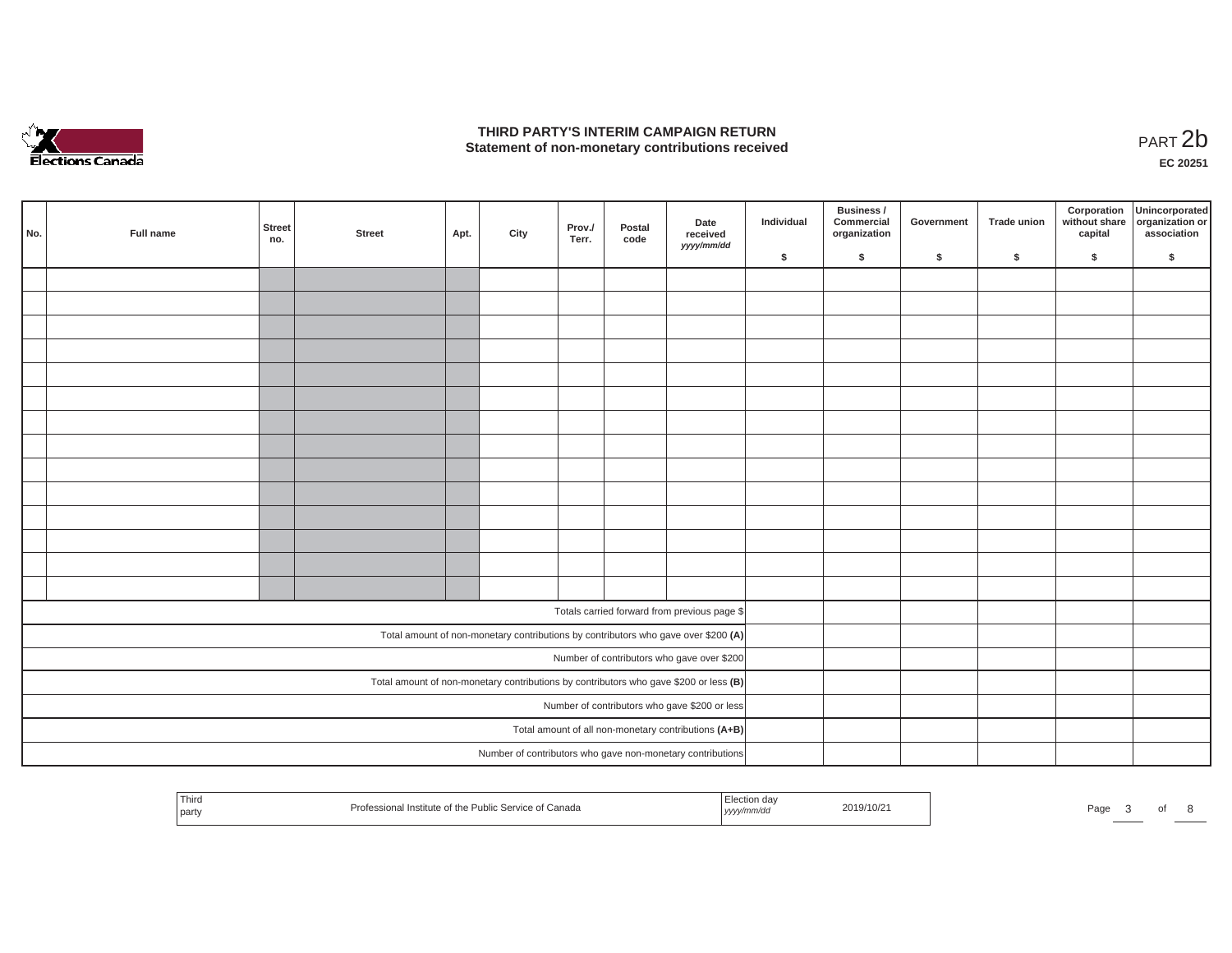

### **THIRD PARTY'S INTERIM CAMPAIGN RETURN**  RD PARTY'S INTERIM CAMPAIGN RETURN<br>Statement of operating loans received **PART 2c**

**EC 20251**

| No.                                                             | Full name | Street<br>no. | <b>Street</b> | Apt. | City | Prov./<br>Terr. | Postal<br>code | Date<br>received<br>yyyy/mm/dd                               | Individual | <b>Business /</b><br>Commercial<br>organization | Government | Trade union | Corporation<br>capital | Unincorporated<br>without share organization or<br>association |
|-----------------------------------------------------------------|-----------|---------------|---------------|------|------|-----------------|----------------|--------------------------------------------------------------|------------|-------------------------------------------------|------------|-------------|------------------------|----------------------------------------------------------------|
|                                                                 |           |               |               |      |      |                 |                |                                                              | \$         | \$                                              | \$         | \$          | \$                     | \$                                                             |
|                                                                 |           |               |               |      |      |                 |                |                                                              |            |                                                 |            |             |                        |                                                                |
|                                                                 |           |               |               |      |      |                 |                |                                                              |            |                                                 |            |             |                        |                                                                |
|                                                                 |           |               |               |      |      |                 |                |                                                              |            |                                                 |            |             |                        |                                                                |
|                                                                 |           |               |               |      |      |                 |                |                                                              |            |                                                 |            |             |                        |                                                                |
|                                                                 |           |               |               |      |      |                 |                |                                                              |            |                                                 |            |             |                        |                                                                |
|                                                                 |           |               |               |      |      |                 |                |                                                              |            |                                                 |            |             |                        |                                                                |
|                                                                 |           |               |               |      |      |                 |                |                                                              |            |                                                 |            |             |                        |                                                                |
|                                                                 |           |               |               |      |      |                 |                |                                                              |            |                                                 |            |             |                        |                                                                |
|                                                                 |           |               |               |      |      |                 |                |                                                              |            |                                                 |            |             |                        |                                                                |
|                                                                 |           |               |               |      |      |                 |                |                                                              |            |                                                 |            |             |                        |                                                                |
|                                                                 |           |               |               |      |      |                 |                |                                                              |            |                                                 |            |             |                        |                                                                |
|                                                                 |           |               |               |      |      |                 |                |                                                              |            |                                                 |            |             |                        |                                                                |
|                                                                 |           |               |               |      |      |                 |                |                                                              |            |                                                 |            |             |                        |                                                                |
|                                                                 |           |               |               |      |      |                 |                |                                                              |            |                                                 |            |             |                        |                                                                |
|                                                                 |           |               |               |      |      |                 |                | Totals carried forward from previous page \$                 |            |                                                 |            |             |                        |                                                                |
|                                                                 |           |               |               |      |      |                 |                | Total amount of loans by lenders who provided over \$200 (A) |            |                                                 |            |             |                        |                                                                |
|                                                                 |           |               |               |      |      |                 |                | Number of lenders who provided over \$200                    |            |                                                 |            |             |                        |                                                                |
| Total amount of loans by lenders who provided \$200 or less (B) |           |               |               |      |      |                 |                |                                                              |            |                                                 |            |             |                        |                                                                |
|                                                                 |           |               |               |      |      |                 |                | Number of lenders who provided \$200 or less                 |            |                                                 |            |             |                        |                                                                |
|                                                                 |           |               |               |      |      |                 |                | Total amount of all loans (A+B)                              |            |                                                 |            |             |                        |                                                                |
|                                                                 |           |               |               |      |      |                 |                | Number of all lenders who provided loans                     |            |                                                 |            |             |                        |                                                                |

| УУУУ |  | l hiro<br>l party | f Canada<br>Prof<br>nta of th<br>SAMILO O'<br><b>INCTI</b><br><b>SEIVILE</b> | mm/au | ንበ19/1በ/1 | Page |  |  |  |
|------|--|-------------------|------------------------------------------------------------------------------|-------|-----------|------|--|--|--|
|------|--|-------------------|------------------------------------------------------------------------------|-------|-----------|------|--|--|--|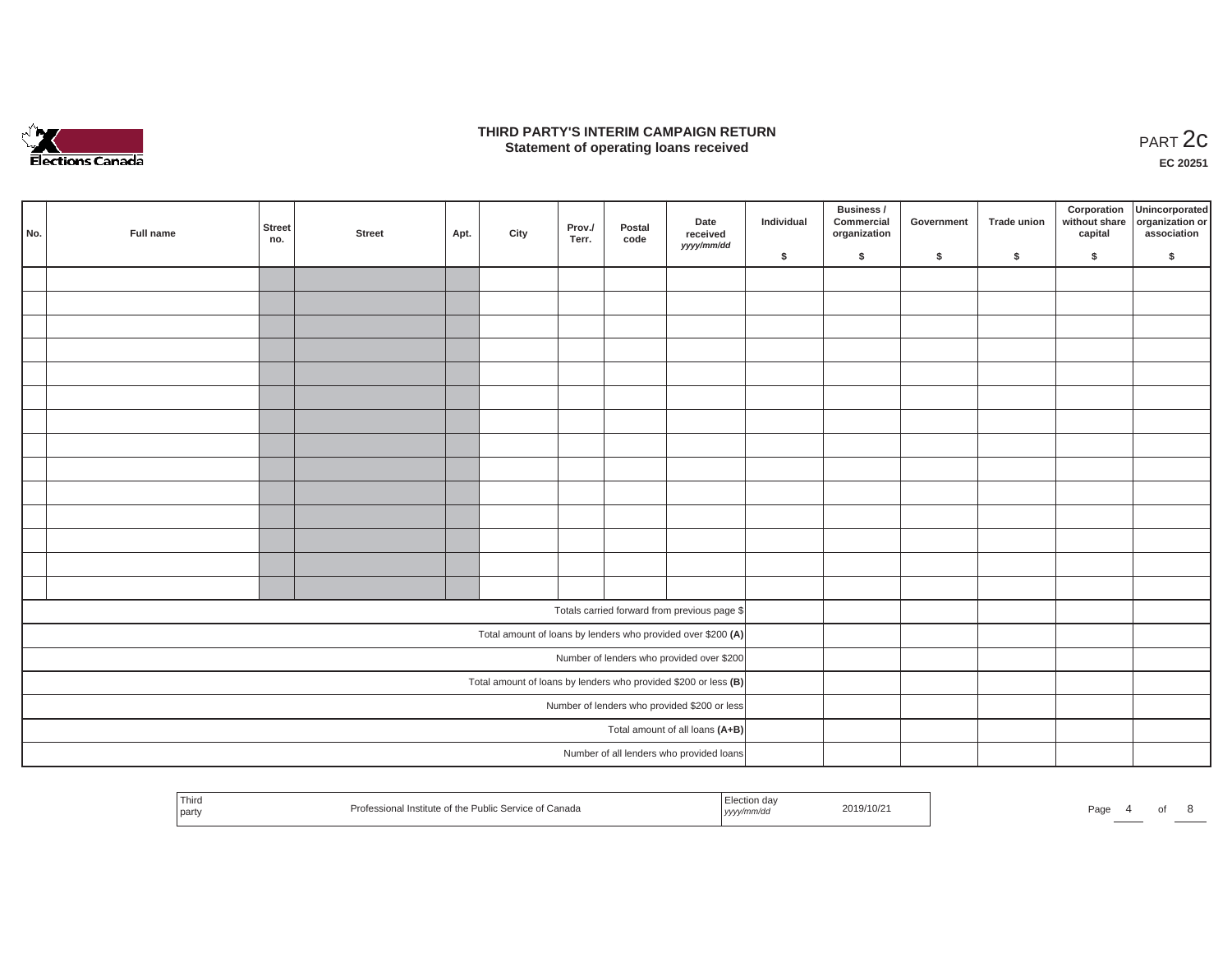

## **THIRD PARTY'S INTERIM CAMPAIGN RETURN SUMMARY STATE SUMMARY OF A SUMMARY OF A SUMMARY OF A SUMMARY OF A SUMMARY OF A SUMMARY OF A SUMMARY OF A SUMMA**<br> **Summary of inflows**

| No.          | Type of contributor / lender                 | <b>Monetary</b><br>contributions<br>(Part 2a)<br>\$ | Non-monetary<br>contributions<br>(Part 2b)<br>s. | Loans<br>(Part 2c)<br>\$ | <b>Total</b><br>\$ | Number of<br>contributors and<br>lenders |
|--------------|----------------------------------------------|-----------------------------------------------------|--------------------------------------------------|--------------------------|--------------------|------------------------------------------|
| 1.           | Individuals                                  |                                                     |                                                  |                          |                    |                                          |
|              | 2. Businesses / Commercial organizations     |                                                     |                                                  |                          |                    |                                          |
| 3.           | Governments                                  |                                                     |                                                  |                          |                    |                                          |
| 4.           | Trade unions                                 |                                                     |                                                  |                          |                    |                                          |
| 5.           | Corporations without share capital           |                                                     |                                                  |                          |                    |                                          |
| 6.           | Unincorporated organizations or associations |                                                     |                                                  |                          |                    |                                          |
| 7.           | Total (items 1 to 6)                         |                                                     |                                                  |                          |                    |                                          |
| <b>Total</b> |                                              |                                                     |                                                  |                          |                    |                                          |
| 8.           | Amount of third party's resources used       |                                                     |                                                  |                          | 2,733.61           |                                          |
| 9.           | Grand total (items 7 and 8)                  |                                                     |                                                  |                          | 2,733.61           |                                          |

| <sup>'</sup> Third<br>party | Professional Institute of the Public Service of Canada | Election day<br>yyyy/mm/dd<br>. | 2019/10/21 |
|-----------------------------|--------------------------------------------------------|---------------------------------|------------|
|-----------------------------|--------------------------------------------------------|---------------------------------|------------|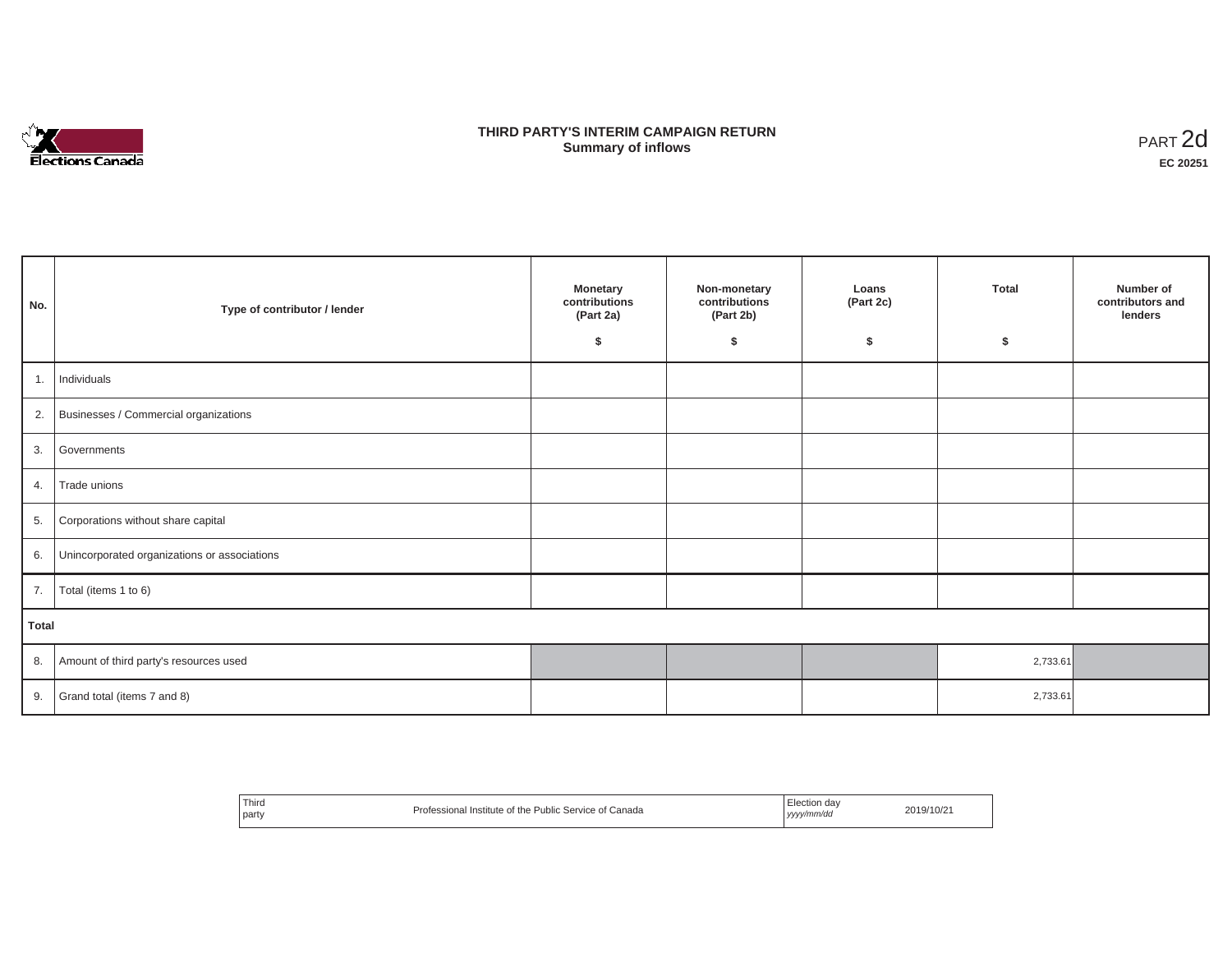

# **THIRD PARTY'S INTERIM CAMPAIGN RETURN Statement of expenses incurred for regulated activities that take place during the pre-election period**  *(Only applicable to a fixed-date general election)*

<code>PART $3$ a</code> **EC 20251**

For a list of expense types, expense categories and expense subcategories, refer to Annex II in the Instructions.

| No.                                          | Date<br>incurred<br>yyyy/mm/dd | <b>ED Code</b><br>(if applicable) | Supplier | <b>Expense type</b> | Expense<br>category | Expense<br>subcategory | <b>Starting date</b><br>of activity,<br>advertisement<br>or survey<br>yyyy/mm/dd | <b>Ending date</b><br>$\frac{1}{2}$ of activity,<br>or survey<br>yyyy/mm/dd | Place of activity or<br>advertisement | <b>Expense amount</b><br>\$ |
|----------------------------------------------|--------------------------------|-----------------------------------|----------|---------------------|---------------------|------------------------|----------------------------------------------------------------------------------|-----------------------------------------------------------------------------|---------------------------------------|-----------------------------|
|                                              |                                |                                   |          |                     |                     |                        |                                                                                  |                                                                             |                                       |                             |
|                                              |                                |                                   |          |                     |                     |                        |                                                                                  |                                                                             |                                       |                             |
|                                              |                                |                                   |          |                     |                     |                        |                                                                                  |                                                                             |                                       |                             |
|                                              |                                |                                   |          |                     |                     |                        |                                                                                  |                                                                             |                                       |                             |
|                                              |                                |                                   |          |                     |                     |                        |                                                                                  |                                                                             |                                       |                             |
|                                              |                                |                                   |          |                     |                     |                        |                                                                                  |                                                                             |                                       |                             |
|                                              |                                |                                   |          |                     |                     |                        |                                                                                  |                                                                             |                                       |                             |
|                                              |                                |                                   |          |                     |                     |                        |                                                                                  |                                                                             |                                       |                             |
|                                              |                                |                                   |          |                     |                     |                        |                                                                                  |                                                                             |                                       |                             |
|                                              |                                |                                   |          |                     |                     |                        |                                                                                  |                                                                             |                                       |                             |
|                                              |                                |                                   |          |                     |                     |                        |                                                                                  |                                                                             |                                       |                             |
|                                              |                                |                                   |          |                     |                     |                        |                                                                                  |                                                                             |                                       |                             |
|                                              |                                |                                   |          |                     |                     |                        |                                                                                  |                                                                             |                                       |                             |
|                                              |                                |                                   |          |                     |                     |                        |                                                                                  |                                                                             |                                       |                             |
|                                              |                                |                                   |          |                     |                     |                        |                                                                                  |                                                                             |                                       |                             |
|                                              |                                |                                   |          |                     |                     |                        |                                                                                  |                                                                             |                                       |                             |
|                                              |                                |                                   |          |                     |                     |                        |                                                                                  |                                                                             |                                       |                             |
| Totals carried forward from previous page \$ |                                |                                   |          |                     |                     |                        | 2,733.61                                                                         |                                                                             |                                       |                             |
| Total \$                                     |                                |                                   |          |                     |                     |                        | 2,733.61                                                                         |                                                                             |                                       |                             |

| Third<br>-Canada<br>nstitu<br>יאר.<br>party | . <i>.</i> . | $\sim$ |
|---------------------------------------------|--------------|--------|
|---------------------------------------------|--------------|--------|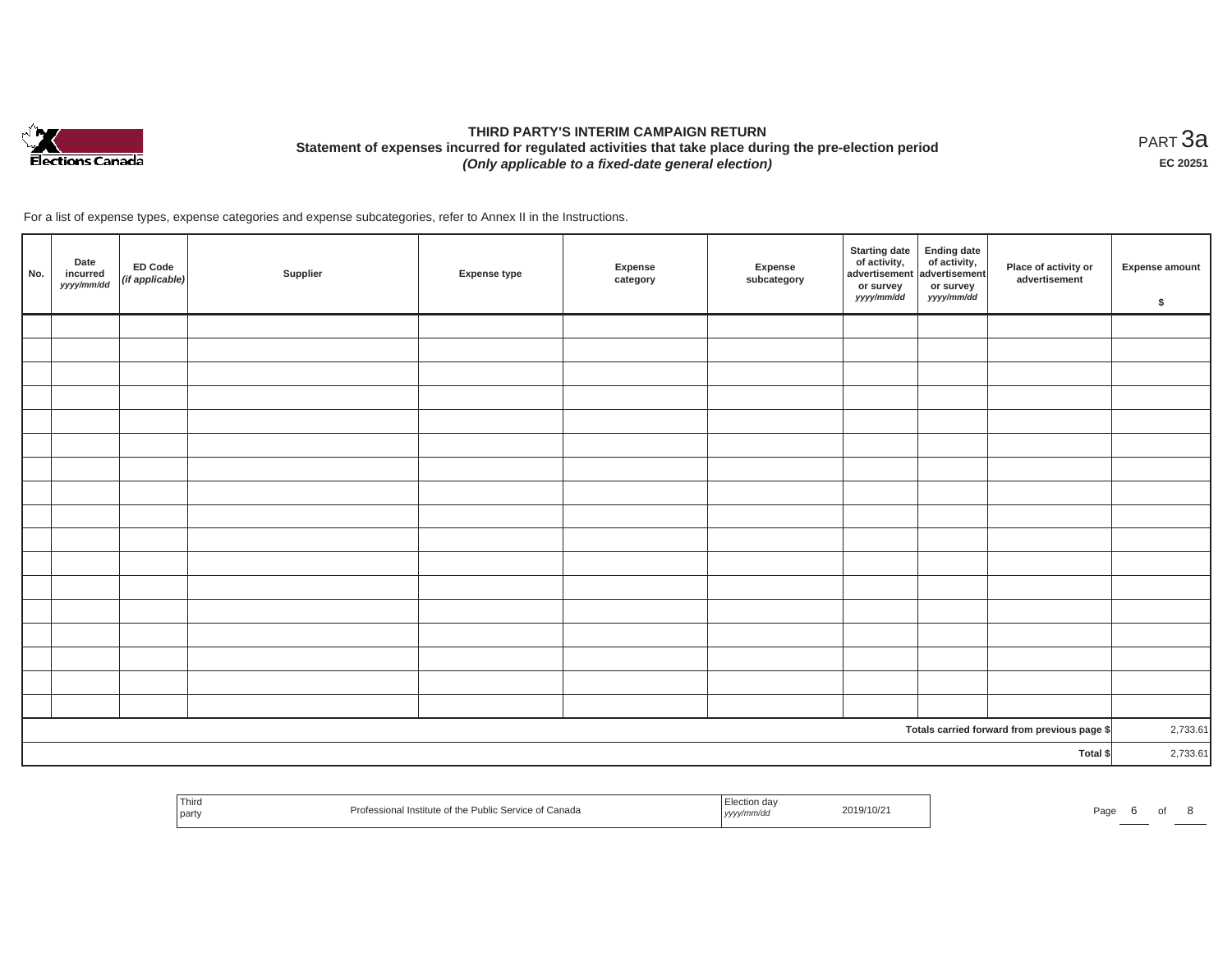

## **THIRD PARTY'S INTERIM CAMPAIGN RETURN Statement of expenses incurred for regulated activities that take place during the election period**<br>РАRТ  $3\mathrm{b}$

**EC 20251**

For a list of expense types, expense categories and expense subcategories, refer to Annex II in the Instructions.

| No.      | Date<br>incurred<br>yyyy/mm/dd | <b>ED Code</b><br>(if applicable) | Supplier         | <b>Expense type</b>  | <b>Expense</b><br>category | Expense<br>subcategory   | <b>Starting date</b><br>of activity,<br>advertisement<br>or survey<br>yyyy/mm/dd | <b>Ending date</b><br>of activity,<br>advertisement<br>or survey<br>yyyy/mm/dd | Place of activity or<br>advertisement        | <b>Expense amount</b><br>\$ |
|----------|--------------------------------|-----------------------------------|------------------|----------------------|----------------------------|--------------------------|----------------------------------------------------------------------------------|--------------------------------------------------------------------------------|----------------------------------------------|-----------------------------|
|          | 2019/10/07                     |                                   | <b>NOW Group</b> | Election advertising | Advertising                | Design and development   | 2019/10/01                                                                       | 2019/10/14                                                                     | National                                     | 1,695.00                    |
|          | 2019/10/07                     |                                   | NOW Group        | Election advertising | Advertising                | Social media             | 2019/10/01                                                                       | 2019/10/14                                                                     | National                                     | 1,130.00                    |
|          | 2019/10/07                     |                                   | NOW Group        | Election advertising | Advertising                | Placement costs          | 2019/10/01                                                                       | 2019/10/14                                                                     | National                                     | 7,806.25                    |
|          | 2019/10/07                     |                                   | <b>NOW Group</b> | Election advertising | Advertising                | Other (Digital pre-roll) | 2019/10/01                                                                       | 2019/10/14                                                                     | National                                     | 32,997.53                   |
|          | 2019/09/30                     |                                   | Twitter          | Election advertising | Advertising                | Placement costs          | 2019/10/01                                                                       | 2019/10/14                                                                     | National                                     | 366.00                      |
|          | 2019/10/02                     |                                   | Twitter          | Election advertising | Advertising                | Placement costs          | 2019/10/01                                                                       | 2019/10/14                                                                     | National                                     | 239.74                      |
|          | 2019/10/08                     |                                   | Twitter          | Election advertising | Advertising                | Placement costs          | 2019/10/01                                                                       | 2019/10/14                                                                     | National                                     | 726.95                      |
|          | 2019/10/14                     |                                   | Twitter          | Election advertising | Advertising                | Placement costs          | 2019/10/01                                                                       | 2019/10/14                                                                     | National                                     | 725.45                      |
|          |                                |                                   |                  |                      |                            |                          |                                                                                  |                                                                                |                                              |                             |
|          |                                |                                   |                  |                      |                            |                          |                                                                                  |                                                                                |                                              |                             |
|          |                                |                                   |                  |                      |                            |                          |                                                                                  |                                                                                |                                              |                             |
|          |                                |                                   |                  |                      |                            |                          |                                                                                  |                                                                                |                                              |                             |
|          |                                |                                   |                  |                      |                            |                          |                                                                                  |                                                                                |                                              |                             |
|          |                                |                                   |                  |                      |                            |                          |                                                                                  |                                                                                |                                              |                             |
|          |                                |                                   |                  |                      |                            |                          |                                                                                  |                                                                                |                                              |                             |
|          |                                |                                   |                  |                      |                            |                          |                                                                                  |                                                                                |                                              |                             |
|          |                                |                                   |                  |                      |                            |                          |                                                                                  |                                                                                |                                              |                             |
|          |                                |                                   |                  |                      |                            |                          |                                                                                  |                                                                                | Totals carried forward from previous page \$ | 2,733.61                    |
| Total \$ |                                |                                   |                  |                      |                            |                          | 48,420.53                                                                        |                                                                                |                                              |                             |

| Third<br>Professional Institute of the Public Service of Canada<br>party | Election day<br>2019/10/21<br>, yyyy/mm/dd | Page |
|--------------------------------------------------------------------------|--------------------------------------------|------|
|--------------------------------------------------------------------------|--------------------------------------------|------|